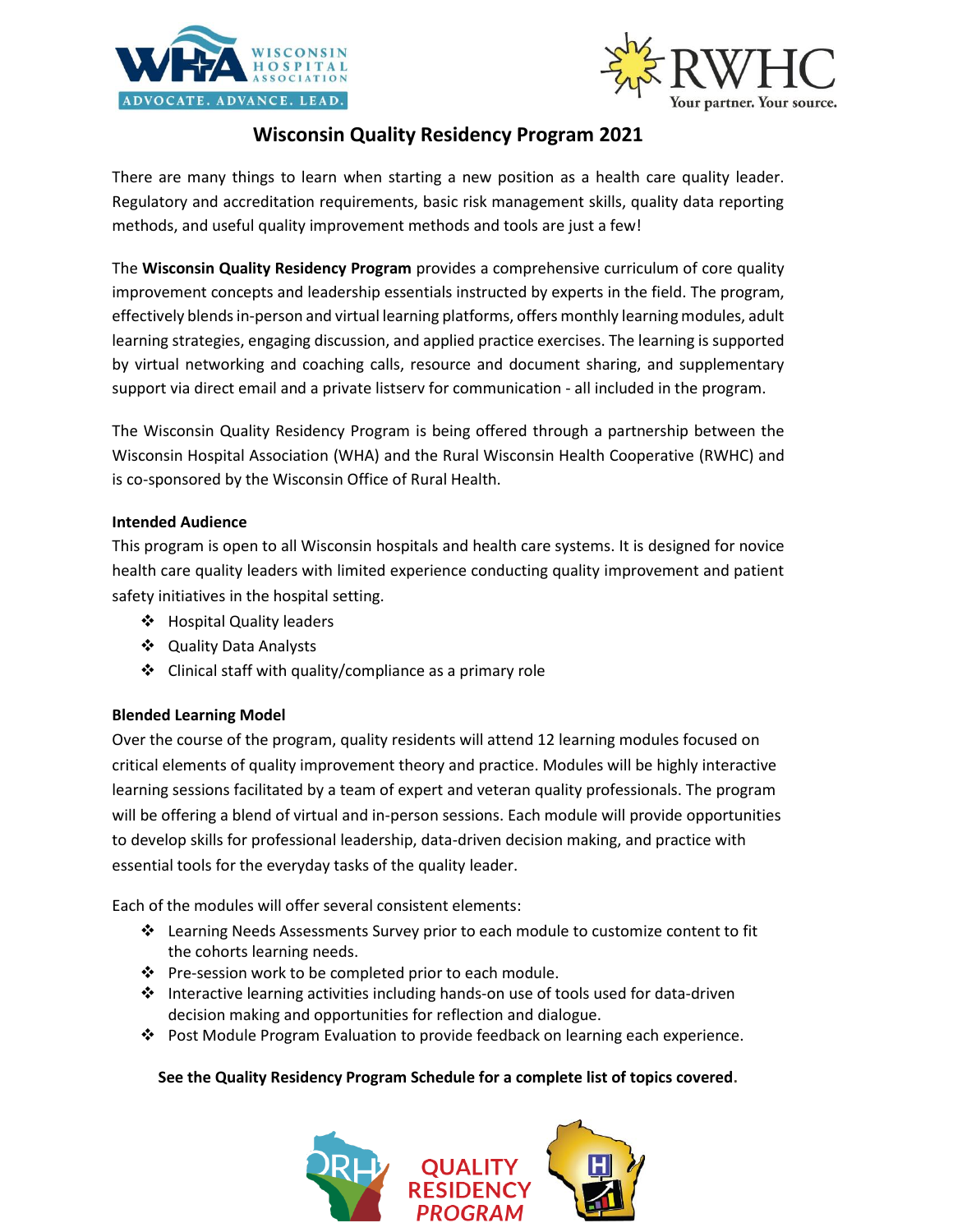# **Quality Residency Program Schedule 2021 - 2022**

| <b>Networking and Coach Call</b>                                                                     | <b>Quality Residency Module Schedule</b>                                                                                                                                                                                                                                                                                                                                                                                         |
|------------------------------------------------------------------------------------------------------|----------------------------------------------------------------------------------------------------------------------------------------------------------------------------------------------------------------------------------------------------------------------------------------------------------------------------------------------------------------------------------------------------------------------------------|
| <b>Schedule Occurs the first</b><br>Wednesday monthly                                                | Occurs the third Wednesday monthly                                                                                                                                                                                                                                                                                                                                                                                               |
|                                                                                                      | <b>MODULE A - THE EVOLUTION OF HEALTH CARE QUALITY &amp;</b>                                                                                                                                                                                                                                                                                                                                                                     |
|                                                                                                      | <b>HOW IT FITS INTO THE BIG PICTURE</b>                                                                                                                                                                                                                                                                                                                                                                                          |
|                                                                                                      | Wednesday, October 20, 2021   9:00 - 4:00   Zoom (Virtual)                                                                                                                                                                                                                                                                                                                                                                       |
| Networking and Coaching<br>Call<br>Wednesday, October 6, 2021<br>$11:00 - 12:00$   Zoom<br>(Virtual) | <b>Learning Objectives</b><br>Understand your job description<br>Strategic Plan: Mission, Vision, & Values - know your<br>initiatives and how they align<br>Use clinical tools to improve quality, care coordination<br>and transitions of care - clinical practice guidelines,<br>pathways, and evaluating compliance<br>Lead change - interact with senior leaders, middle<br>managers, board, medical staff, front line staff |
|                                                                                                      | <b>MODULE B - ACCREDITATION &amp; SURVEY READINESS</b>                                                                                                                                                                                                                                                                                                                                                                           |
|                                                                                                      | Wednesday, November 17, 2021   9:00 - 4:00   Zoom (Virtual)                                                                                                                                                                                                                                                                                                                                                                      |
| Networking and Coaching<br>Call                                                                      | <b>Learning Objectives</b>                                                                                                                                                                                                                                                                                                                                                                                                       |
| Wednesday, November 3,                                                                               | Prepare for accreditation surveys                                                                                                                                                                                                                                                                                                                                                                                                |
| 2021                                                                                                 | Identify practical strategies for managing the survey<br>٠                                                                                                                                                                                                                                                                                                                                                                       |
| $11:00 - 12:00$   Zoom                                                                               | process<br>Formulate a plan to continuous survey readiness,                                                                                                                                                                                                                                                                                                                                                                      |
| (Virtual)                                                                                            | including practical survey tools and assessment                                                                                                                                                                                                                                                                                                                                                                                  |
|                                                                                                      | strategies                                                                                                                                                                                                                                                                                                                                                                                                                       |
|                                                                                                      | Describe how to manage the survey process                                                                                                                                                                                                                                                                                                                                                                                        |
|                                                                                                      | <b>MODULE C - HOSPITAL COMPLIANCE: STATE AND FEDERAL</b><br><b>OVERSIGHT</b>                                                                                                                                                                                                                                                                                                                                                     |
|                                                                                                      | Wednesday, December 15, 2021   9:00 - 4:00   Zoom (Virtual)                                                                                                                                                                                                                                                                                                                                                                      |
| Networking and Coaching                                                                              | <b>Learning Objectives</b>                                                                                                                                                                                                                                                                                                                                                                                                       |
| Call                                                                                                 | Articulate State and Federal hospital regulations<br>٠                                                                                                                                                                                                                                                                                                                                                                           |
| Wednesday, December 1,<br>2021                                                                       | Summarize evolving healthcare hot topics including<br>٠                                                                                                                                                                                                                                                                                                                                                                          |
| $11:00 - 12:00$   Zoom                                                                               | COVID-19 1135 waivers and COVID-19 citations                                                                                                                                                                                                                                                                                                                                                                                     |
| (Virtual)                                                                                            | Review the Emergency Medical Treatment and Labor<br>٠                                                                                                                                                                                                                                                                                                                                                                            |
|                                                                                                      | Act (EMTALA) including practical survey tools and<br>assessment                                                                                                                                                                                                                                                                                                                                                                  |
|                                                                                                      | Examine the Statement of Deficiency and Plan of                                                                                                                                                                                                                                                                                                                                                                                  |
|                                                                                                      | Correction process                                                                                                                                                                                                                                                                                                                                                                                                               |
| Networking and Coaching                                                                              | <b>MODULE D - QUALITY MEASURES REQUIREMENTS</b>                                                                                                                                                                                                                                                                                                                                                                                  |
| Call                                                                                                 | Wednesday, January 19, 2022   9:00 - 4:00   Zoom (Virtual)                                                                                                                                                                                                                                                                                                                                                                       |
| Wednesday, January 5, 2022                                                                           |                                                                                                                                                                                                                                                                                                                                                                                                                                  |
| $11:00 - 12:00$   Zoom<br>(Virtual)                                                                  | <b>Learning Objectives</b>                                                                                                                                                                                                                                                                                                                                                                                                       |
|                                                                                                      | Outline required measures for CMS and other                                                                                                                                                                                                                                                                                                                                                                                      |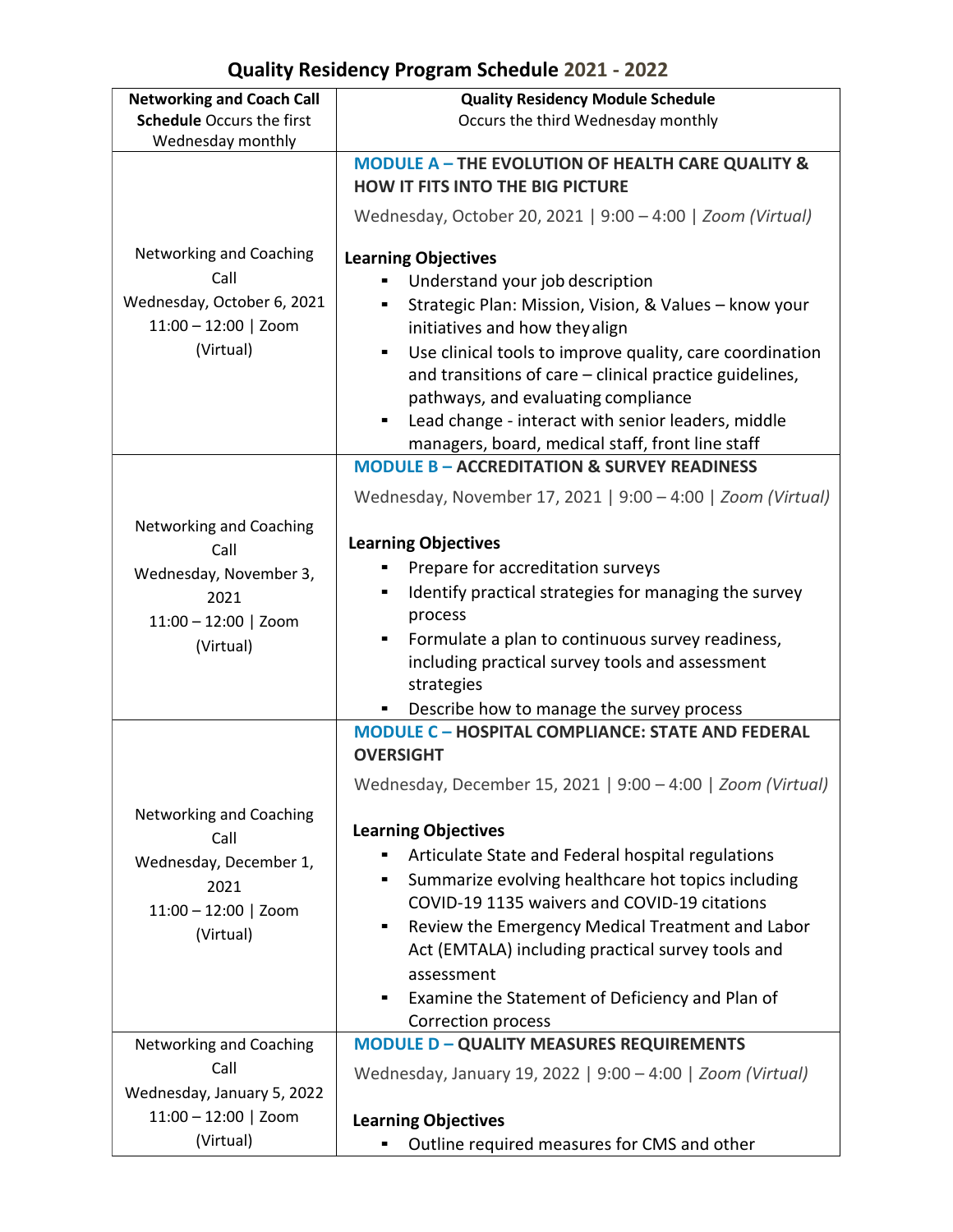|                                                                   | regulatory entities                                                                                                                                                                                                            |
|-------------------------------------------------------------------|--------------------------------------------------------------------------------------------------------------------------------------------------------------------------------------------------------------------------------|
|                                                                   | Recall CMS Medicare Value-Based Purchasing Programs<br>٠<br>(VBP)                                                                                                                                                              |
|                                                                   | Recognize CMS Quality Payment Programs (QPP)<br>٠                                                                                                                                                                              |
|                                                                   | Navigate public reporting sites (i.e., Hospital Compare)<br>Develop healthy dashboards                                                                                                                                         |
|                                                                   | <b>MODULE E - QUALITY IMPROVEMENT METHODS</b>                                                                                                                                                                                  |
|                                                                   |                                                                                                                                                                                                                                |
|                                                                   | Wednesday, February 16, 2022   9:00 - 4:00   Zoom (Virtual)                                                                                                                                                                    |
|                                                                   | <b>Learning Objectives</b>                                                                                                                                                                                                     |
| Networking and Coaching<br>Call<br>Wednesday, February 2,<br>2022 | Describe the background and context to improvement<br>including the functions of leadership and quality<br>Distinguish what the Plan Do Study Act (PDSA) and Lean<br>processes are and how to use both in your<br>Organization |
| $11:00 - 12:00$   Zoom                                            | Break down the PDSA cycle for performance<br>٠                                                                                                                                                                                 |
| (Virtual)                                                         | improvement and explain key tools of continuous<br>improvement                                                                                                                                                                 |
|                                                                   | Use change management techniques across your<br>$\blacksquare$<br>organization                                                                                                                                                 |
|                                                                   | Set and reach your quality goals for improvement and<br>that benefit the patient                                                                                                                                               |
|                                                                   | <b>MODULE F - USING DATA TO MAKE DECISIONS</b>                                                                                                                                                                                 |
|                                                                   | Wednesday, March 16, 2022   9:00 - 4:00   Zoom (Virtual)                                                                                                                                                                       |
|                                                                   | <b>Learning Objectives</b>                                                                                                                                                                                                     |
| Networking and Coaching<br>Call                                   | Work with your data (run charts, pareto charts, control<br>charts)                                                                                                                                                             |
| Wednesday, March 2, 2022                                          | Apply descriptive statistics for data analysis                                                                                                                                                                                 |
| $11:00 - 12:00$   Zoom                                            | Understand 'days since' measures for rare events                                                                                                                                                                               |
| (Virtual)                                                         | Use data to make decisions: understanding the                                                                                                                                                                                  |
|                                                                   | importance of measuring and documenting key                                                                                                                                                                                    |
|                                                                   | processes for outcome measure improvement                                                                                                                                                                                      |
|                                                                   | Present your data (how to display data to communicate<br>ш                                                                                                                                                                     |
|                                                                   | improvement efforts: using your data to build displays)<br><b>MODULE G - PROJECT FACILITATION AND IMPLEMENTATION</b>                                                                                                           |
|                                                                   |                                                                                                                                                                                                                                |
|                                                                   | Wednesday, April 20, 2022   9:00 - 4:00   Zoom (Virtual)                                                                                                                                                                       |
| Networking and Coaching                                           |                                                                                                                                                                                                                                |
| Call                                                              | <b>Learning Objectives</b>                                                                                                                                                                                                     |
| Wednesday, April 6, 2022                                          | Determine how the Quality Professional can                                                                                                                                                                                     |
| $11:00 - 12:00$   Zoom<br>(Virtual)                               | successfully facilitate projects                                                                                                                                                                                               |
|                                                                   | Explain key Points to project implementation                                                                                                                                                                                   |
|                                                                   | Investigate project management tools                                                                                                                                                                                           |
|                                                                   | Integrate Principals of Change Management into                                                                                                                                                                                 |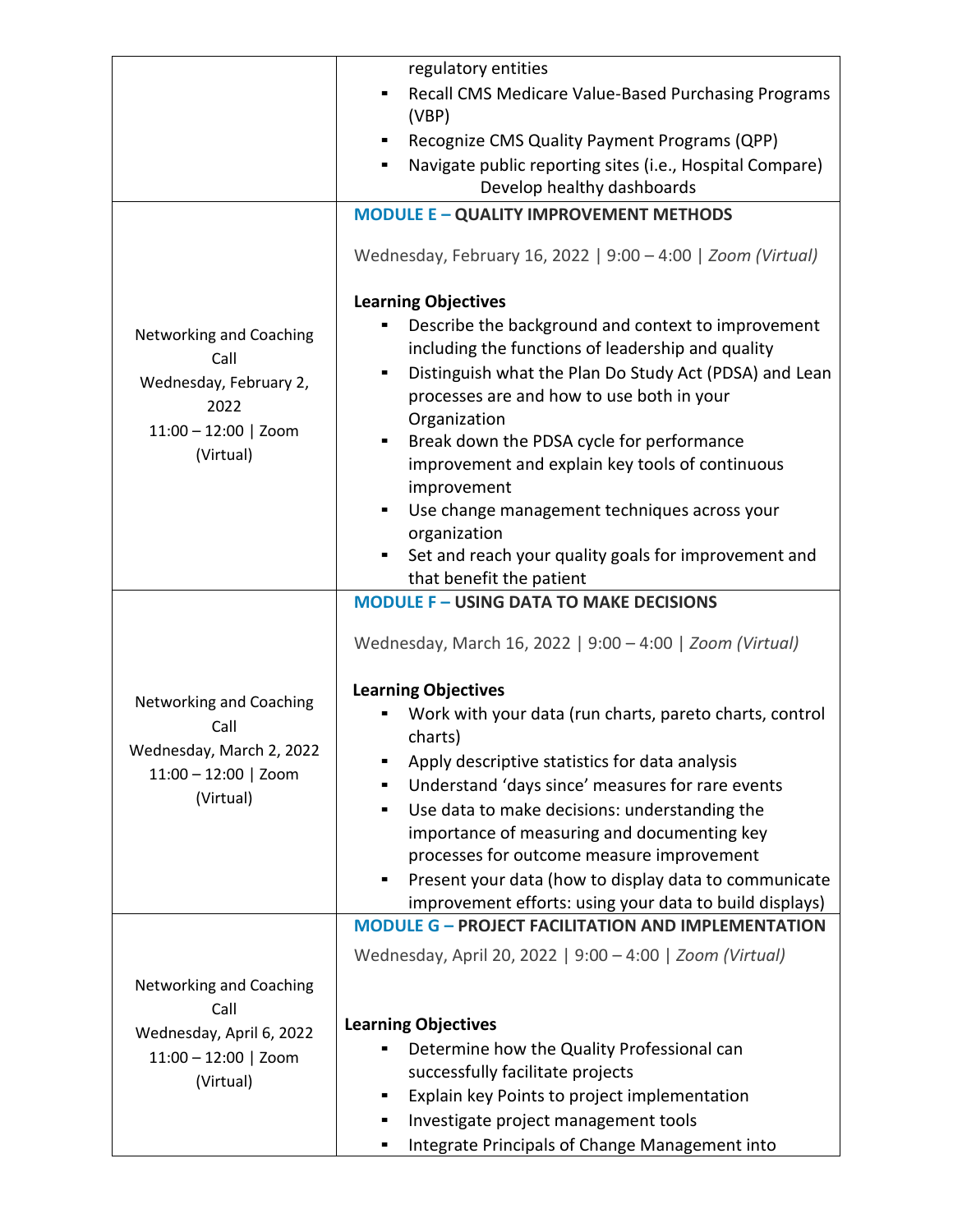|                                                                                                   | practice                                                                                                                                                                                                                                                                                                                                                                                                                                                                                                                                                          |
|---------------------------------------------------------------------------------------------------|-------------------------------------------------------------------------------------------------------------------------------------------------------------------------------------------------------------------------------------------------------------------------------------------------------------------------------------------------------------------------------------------------------------------------------------------------------------------------------------------------------------------------------------------------------------------|
|                                                                                                   | <b>MODULE H - CULTURE OF SAFETY AND JUST CULTURE</b>                                                                                                                                                                                                                                                                                                                                                                                                                                                                                                              |
|                                                                                                   | Wednesday, May 18, 2022   9:00 - 4:00   Zoom (Virtual)                                                                                                                                                                                                                                                                                                                                                                                                                                                                                                            |
| Networking and Coaching<br>Call<br>Wednesday, May 4, 2022<br>$11:00 - 12:00$   Zoom<br>(Virtual)  | <b>Learning Objectives</b><br>Understand High Reliability<br>Outline characteristics of a Culture of Safety<br>٠<br>Define Just Culture<br>٠<br>Investigate patient safety tools<br>٠<br>Discuss simple techniques for problem solving such as<br>Ξ<br>Root Cause Analysis (RCA) and Failure Modes and<br><b>Effect Analysis (FMEA)</b><br>Uncover how to use these tools in incident and<br>٠<br>reporting activities<br>Use the tools effectively in your organization on a day-<br>to-day basis to assist in the prevention of errors                          |
| Networking and Coaching<br>Call<br>Wednesday, June 1, 2022<br>$11:00 - 12:00$   Zoom<br>(Virtual) | <b>MODULE I-TRENDING TOPICS: CARE COORDINATION,</b><br><b>INFECTION PREVENTION, SOCIAL DETERMINANTS OF HEALTH</b><br>Wednesday, June 15, 2022   9:00 - 4:00   9:00 - 4:00   In<br>Person<br>Wisconsin Hospital Association (WHA) 5510 Research Park Dr,<br>Fitchburg, WI 53711<br><b>Learning Objectives</b><br>Examine Care Coordination strategies and best<br>practices<br>Summarize infection prevention 'need to know'<br>٠<br>information for healthcare quality professionals<br>Address population health through Social Determinants<br>of Health (SDOH) |
| Networking and Coaching<br>Call<br>Wednesday, July 6, 2022<br>$11:00 - 12:00$   Zoom<br>(Virtual) | <b>MODULE J - RISK MANAGEMENT</b><br>Wednesday, July 20, 2022   9:00 - 4:00   Zoom (Virtual)<br><b>Learning Objectives</b><br>Comprehend annual risk assessment and vulnerability<br>analysis<br>Review event reporting<br>Work with liability carrier and handling claims<br>ш<br>Know complaints and grievances: regulatory and facility<br>specific processes                                                                                                                                                                                                  |